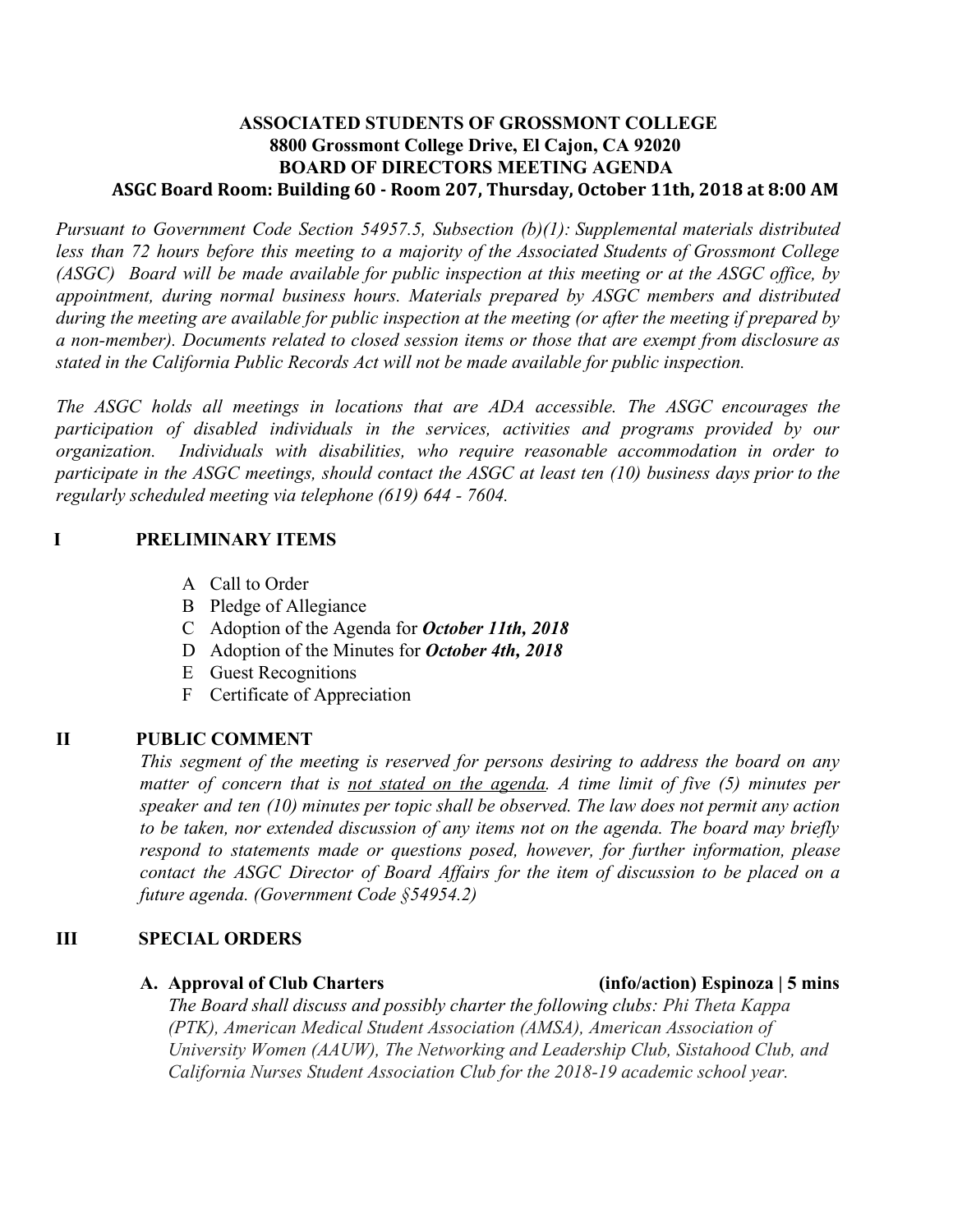### **IV UNFINISHED BUSINESS**

### **V NEW BUSINESS**

### **A. 2018 Fall General Assembly (info/action) Bianchi | 5 mins**

*The Board shall discuss and possibly approve Aivan Kakoz to attend General Assembly from the Student Representation Fee.*

### **B. Real #114 Conference (info/action) Hernandez | 8 mins**

*The Board shall discuss and possibly approve up to \$1,000 for 5 people to attend the Real #114 Conference from the Student Representation Fee on December 7th, 2018.*

### **B. OER Resolution (info/action) Bianchi** | **10 mins**

*The Board shall discuss and possibly approve the OER Resolution.*

### **C. ASGC Halloween Festival (info/action) Espinoza | 5 mins**

*The Board shall discuss and possibly approve \$150 from the Activities budget on hamburgers and hot dogs for the Halloween Festival.*

*The Board shall discuss and possibly approve \$600 on Poster Ink Markers from the Student Representation Fee.*

### **VII REPORTS (2 min each Member)**

- A President
- B Student Trustee
- C Executive Vice President
- D Vice President of Finance
- E Director of Campus Activities (Vacant)
- F Director of Student Legislation
- G Director of Publicity
- H Director of Board Affairs
- I Director of Website Development
- J Board Members
- K Advisor

### **VIII PUBLIC COMMENT**

*This segment of the meeting is reserved for persons desiring to address the board on any matter of concern that is not stated on the agenda. A time limit of five (5) minutes per speaker and ten (10) minutes per topic shall be observed. The law does not permit any action to be taken, nor extended discussion of any items not on the agenda. The board may briefly respond to statements made or questions posed, however, for further information, please contact the ASGC Director of Board Affairs for the item of discussion to be placed on a*

# **D. Poster Ink Markers (info/action) Espinoza | 5 mins**